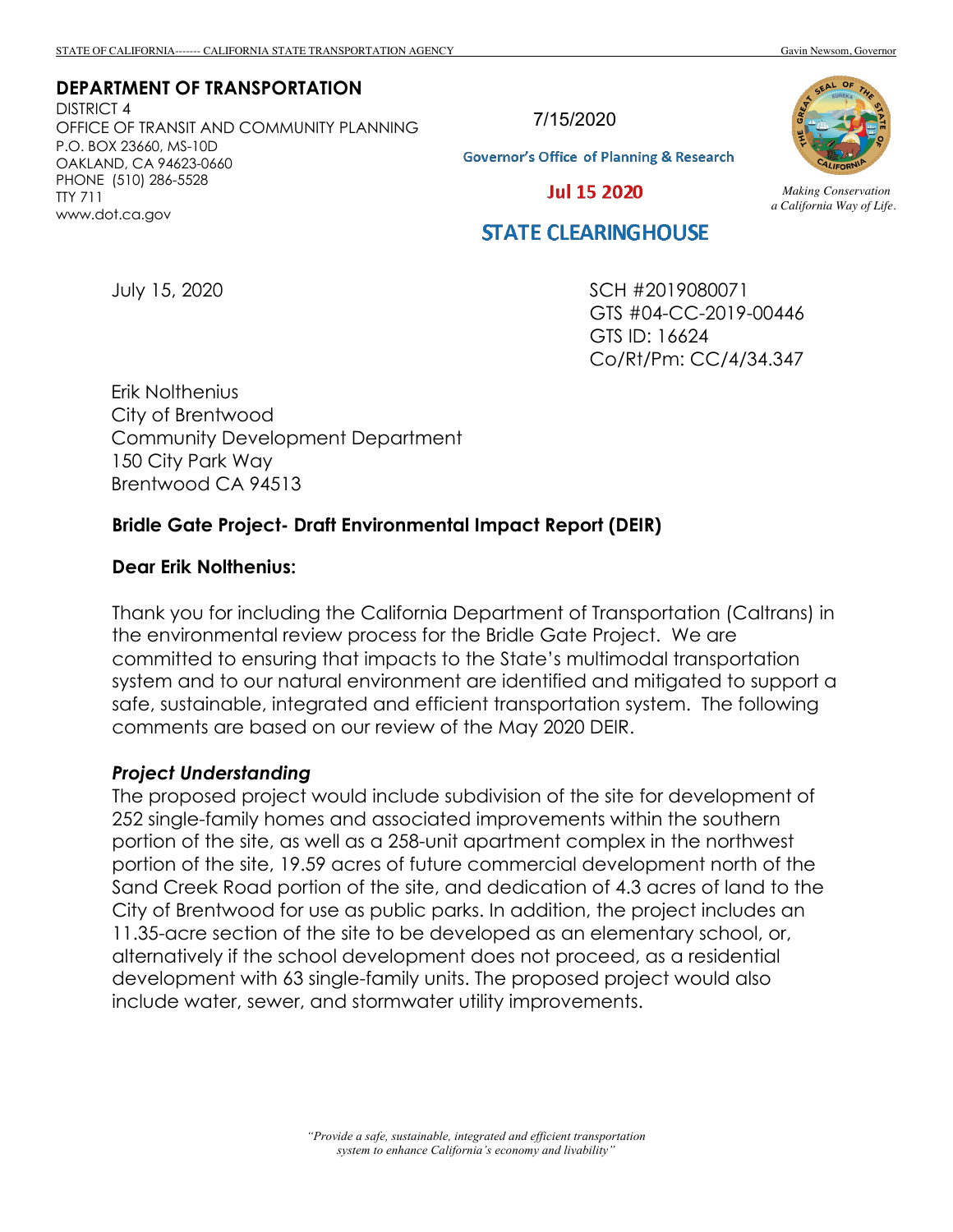Erik Nolthenius, Senior Planner July 15, 2020 Page 2

## *Hydraulics*

The northern portion of the proposed project is part of Sand Creek Watershed that passes under Sand Creek Bridge on SR-4. Runoff flow volumes, peaks and durations for 2, 5, 10, 25, 50 and 100-year rainfall events should not exceed the pre-project conditions. Please provide the Drainage Master Plan for the entire development of the project.

In section 3-10, there is reference to P, Q, R, and M as the bio-retention sites before stormwater leaves the property. However, parcels Q and R could not be found on the referenced figure 3-4.

# *Landscaping*

The DEIR appears to be missing sections for Visual/Aesthetics. Beginning on page 4.0-1, the section Aesthetics (All Sections) appears to cover some visual impact information. Please separate or rename the section to separate Aesthetics and the Visual Impacts aspects of the project.

The area in the immediate vicinity of the project (between Lone Tree Way and San Jose Avenue) consists of a rural level of development. The project would result in a cumulative suburban level of development. Please discuss how the Build Alternative would alter existing visual character and quality with the addition of residential/commercial development, lighting, grading and sound walls. Please discuss how these impacts will be minimized or mitigated. Minimization measures include utilization of sound walls, directional lighting, screen plantings and aesthetic treatments on walls. Minimization Measures should be called out in the final EIR.

Disturbed soil areas should be hydroseeded with appropriate native seed mixes to restore impacted areas and to prevent soil erosion.

Please note that SR-4 is an Eligible State Scenic Highway between PM R31.1-40.5 (from SR-160 near Antioch to Sr-84 in Brentwood). Classified Landscaped Freeway status exists between PM R30.37-R30.82, just outside the project limits. This designation assists in the control and placement of outdoor advertising.

# *Transportation Impact Fees*

The City of Brentwood should identify project-generated travel demand and estimate the costs of transit and active transportation improvements necessitated by the proposed project; viable funding sources such as the City's existing development and/or transportation impact fee programs should also be identified. We encourage a sufficient allocation of fair share contributions